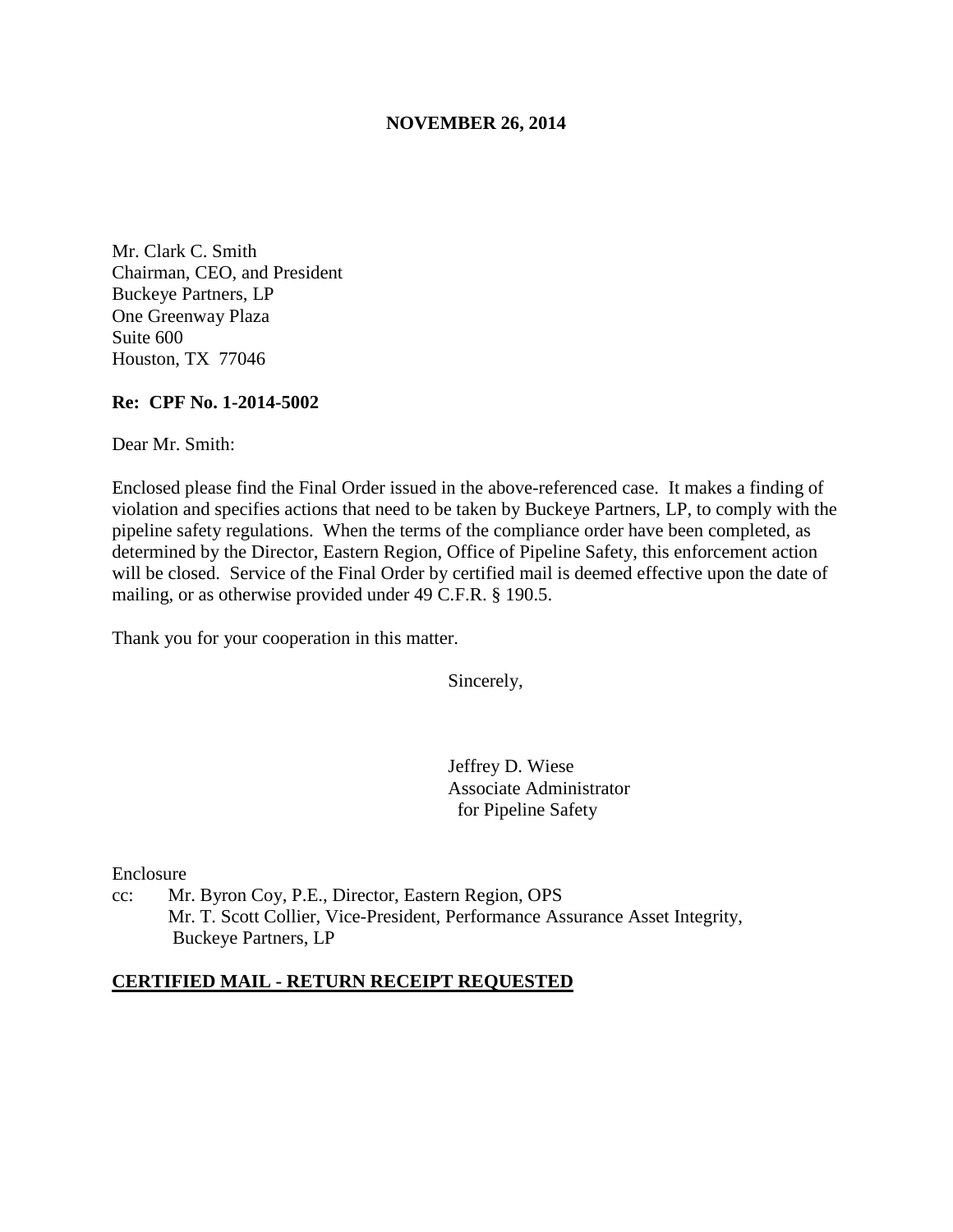## **U.S. DEPARTMENT OF TRANSPORTATION PIPELINE AND HAZARDOUS MATERIALS SAFETY ADMINISTRATION OFFICE OF PIPELINE SAFETY WASHINGTON, D.C. 20590**

**In the Matter of )** 

**Buckeye Partners, LP,**  (2014-5002)

**\_\_\_\_\_\_\_\_\_\_\_\_\_\_\_\_\_\_\_\_\_\_\_\_\_\_\_\_\_\_\_\_\_\_\_\_ )** 

 **)** 

 **)** 

**\_\_\_\_\_\_\_\_\_\_\_\_\_\_\_\_\_\_\_\_\_\_\_\_\_\_\_\_\_\_\_\_\_\_\_\_)** 

**Respondent. )** 

## **FINAL ORDER**

On March 12-16, 2012, pursuant to 49 U.S.C. § 60117, a representative of the Pipeline and Hazardous Materials Safety Administration (PHMSA), Office of Pipeline Safety (OPS), conducted an on-site pipeline safety inspection of the facilities and records of Buckeye Partners, LP (Buckeye or Respondent), in Breinigsville, Pennsylvania. The inspection focused on the control room management procedures Buckeye applied to its facilities in Breinigsville. Buckeye owns and operates approximately 6,000 miles of hazardous liquid pipelines in the Northeast and Upper Midwest regions. $<sup>1</sup>$ </sup>

As a result of the inspection, on April 2, 2014, the Director, Eastern Region, OPS (Director), issued a Notice of Probable Violation and Proposed Compliance Order (Notice) to Respondent. In accordance with 49 C.F.R. § 190.207, the Notice proposed finding that Buckeye had violated 49 C.F.R. § 195.446 and proposed ordering Buckeye to take certain measures to correct the alleged violation.

Buckeye responded to the Notice by letter dated April 29, 2014 (Response). Respondent did not contest the allegation of violation but provided certain information concerning the corrective actions it had taken. Respondent did not request a hearing and therefore has waived its right to one.

# **FINDING OF VIOLATION**

In its Response, Buckeye did not contest the allegation in the Notice that it violated 49 C.F.R. Part 195, as follows:

 1 *Buckeye Partners, L.P. – About US*, Buckeye Partners, L.P.,

http://www.buckeye.com/AboutUs/tabid/54/Default.aspx (last visited September 16, 2014).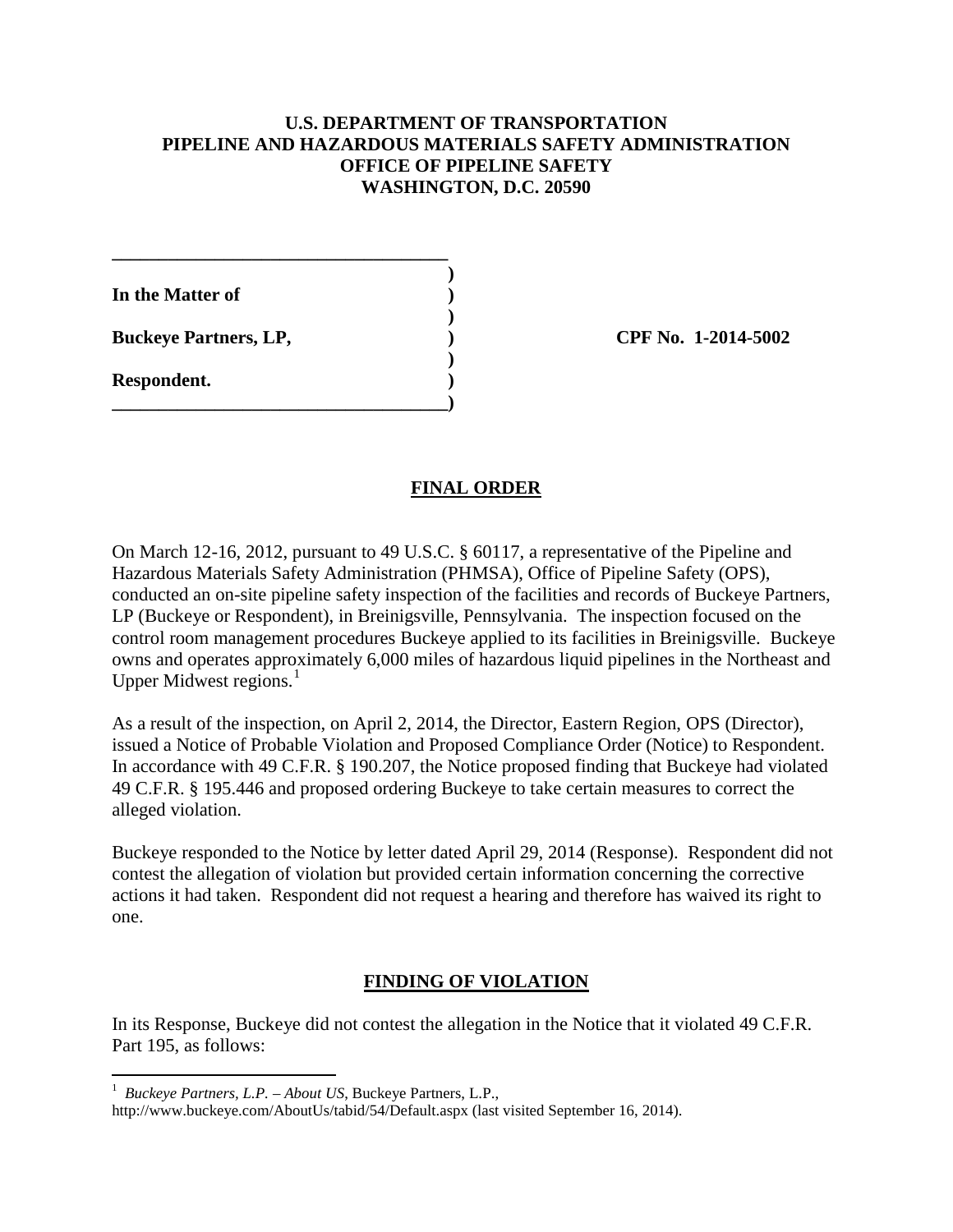**Item 1:** The Notice alleged that Respondent violated 49 C.F.R. § 195.446(c)(2), which states:

## **§ 195.446 Control room management.**

(a) *General*. This section applies to each operator of a pipeline facility with a controller working in a control room who monitors and controls all or part of a pipeline through a SCADA system. Each operator must have and follow written control room management procedures that implement the requirements of this section. The procedures required by this section must be integrated, as appropriate, with the operator's written procedures required by § 195.402. An operator must develop the procedures no later than August 1, 2011, and must implement the procedures according to the following schedule . . . .

(c) *Provide adequate information*. Each operator must provide its controllers with the information, tools, processes and procedures necessary for the controllers to carry out the roles and responsibilities the operator has defined by performing each of the following: ....

(2) Conduct a point-to-point verification between SCADA displays and related field equipment when field equipment is added or moved and when other changes that affect pipeline safety are made to field equipment or SCADA displays; . . . .

The Notice alleged that Respondent violated  $\S 195.446(c)(2)$  by failing to have and follow written control room management procedures that provide its controllers with the information necessary for them to carry out their proper roles and responsibilities. Specifically, it alleged that Buckeye failed to include sufficient information in its procedures to enable the company's controllers to conduct "point-to-point verifications" between its Supervisory Control and Data Acquisition (SCADA) system and related field equipment throughout its system. Under the regulation, operators must identify and test the reliability of all "safety-related points" within its control system whose functions are necessary for the safe operation of the pipeline network. The Notice further alleged that Respondent could not show it even had a written process or criteria for determining which points within its control system were safety-related.

In its Response, Buckeye did not contest the allegations of violation, but provided information concerning the corrective actions it had taken. Respondent also noted that after the PHMSA inspection, steps were completed to remedy the violation.

Accordingly, based upon a review of all of the evidence, I find that Respondent violated 49 C.F.R. § 195.446(c)(2).

This finding of violation will be considered a prior offense in any subsequent enforcement action taken against Respondent.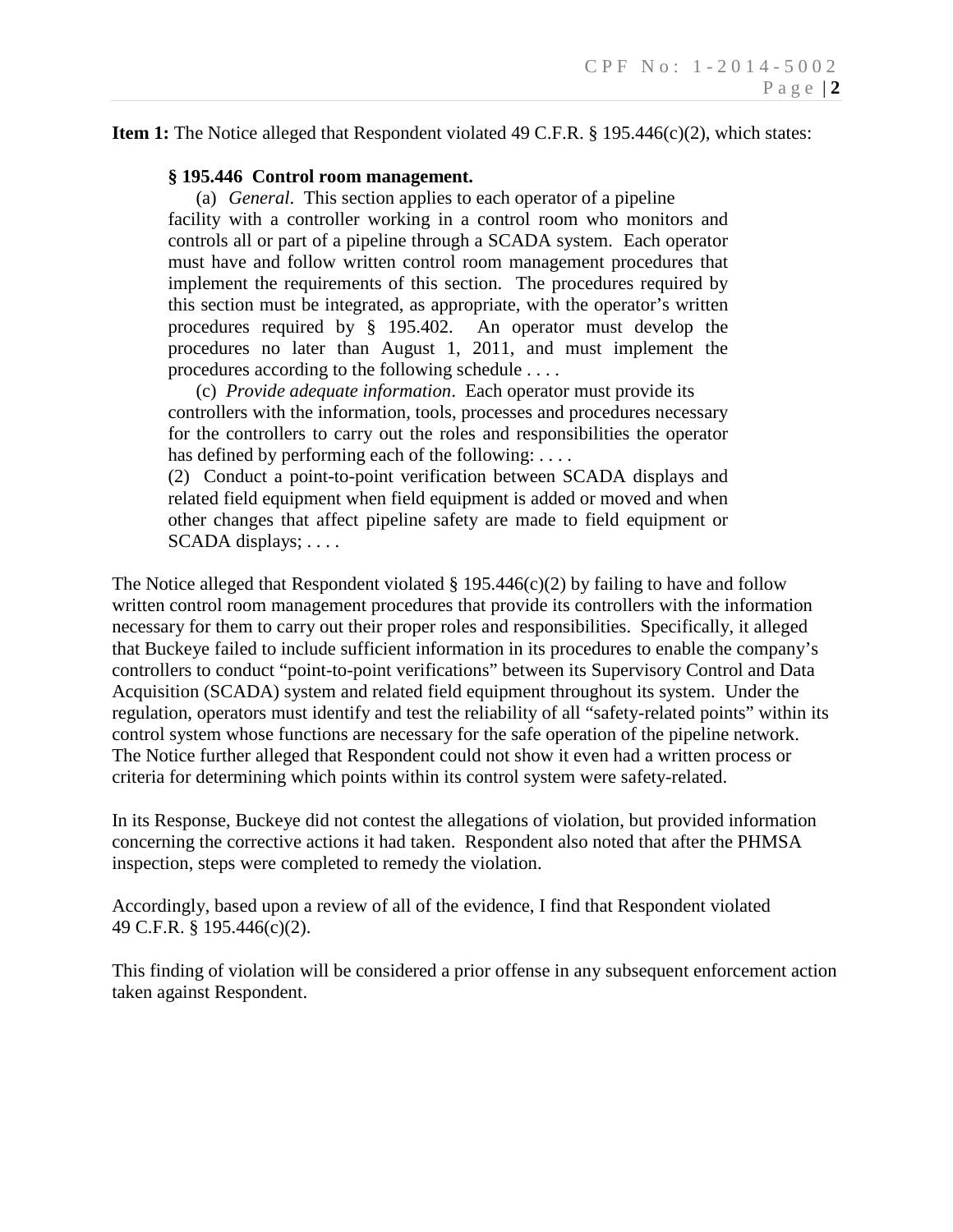# **COMPLIANCE ORDER**

The Notice proposed a compliance order with respect to Item 1 in the Notice, for violation of 49 C.F.R. § 195.446(c)(2). Under 49 U.S.C. § 60118(a), each person who engages in the transportation of gas, hazardous liquids, or who owns or operates a pipeline facility, is required to comply with the applicable safety standards established under chapter 601.

In its Response, Buckeye did not contest the allegation of violation and stated its intent to address the violation stated in the Notice. Accordingly, the compliance terms proposed in the Notice for Item 1 are included in this Order.

Pursuant to the authority of 49 U.S.C. § 60118(b) and 49 C.F.R. § 190.217, Respondent is ordered to take the following actions to ensure compliance with the pipeline safety regulations applicable to its operations:

- 1. With respect to the violation of § 195.446(c)(2) (**Item 1**), Respondent must:
	- (a) Amend its control room management procedures to include a definition for safety-related points and criteria/process regarding how it determines which points are safety-related; and
	- (b) Create a listing of its safety-related points in accordance with its control room management procedures and federal pipeline safety regulations.
- 2. Respondent must submit documentation demonstrating completion of the above item to the Director, Eastern Region, OPS, within 60 days of receipt of this Final Order.
- 3. It is requested (not mandated) that Respondent maintain documentation of the safety improvement costs associated with fulfilling this compliance order and submit the total to the Director, Eastern Region, OPS. It is requested that these costs be reported in two categories:
	- (a) Total cost associated with preparation/revision of plans, procedures, studies and analyses; and
	- (b) Total cost associated with replacements, additions, and other changes to pipeline infrastructure.

The Director may grant an extension of time to comply with any of the required items upon a written request timely submitted by the Respondent and demonstrating good cause for an extension.

Failure to comply with this Order may result in the administrative assessment of civil penalties not to exceed \$200,000 for each violation for each day the violation continues or in referral to the Attorney General for appropriate relief in a district court of the United States.